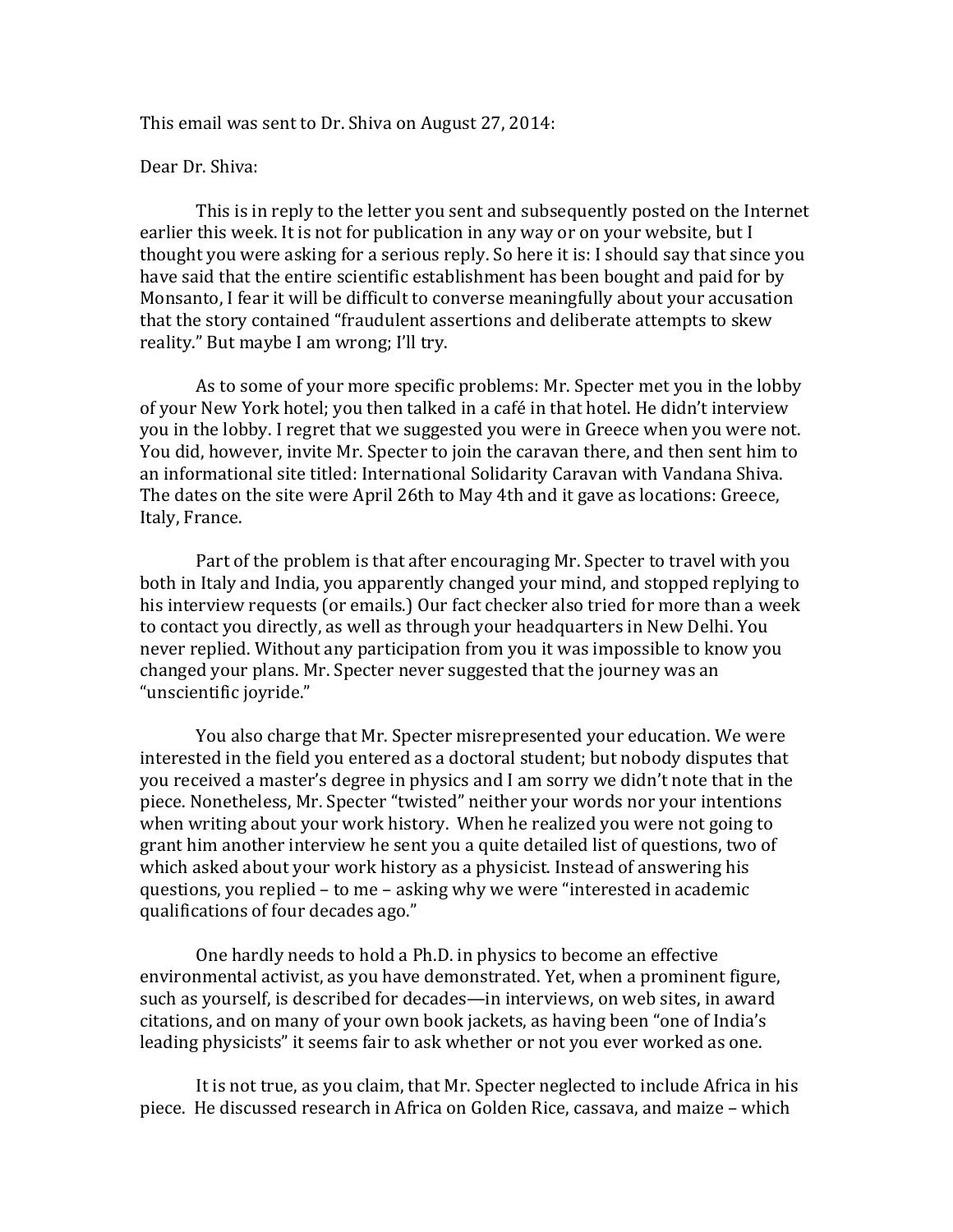he described as the most commonly grown staple crop in Africa. He mentioned Tanzania's efforts to produce a version of cassava that is resistant to endemic brown-streak virus, as well as research into insect-resistant cowpea and nutritionally enriched sorghum. Specter also quoted Sir Gordon Conway, who is a member of the board of the African Agricultural Technology Foundation, and perhaps the world's most renowned agricultural ecologist. "In Africa, the pests and diseases of agriculture are as devastating as human diseases." Conway also told Specter that the impact of diseases like the fungus black sigatoka, the parasitic weed striga, and the newly identified syndrome maize lethal necrosis—all of which attack Africa's most important crops—are "in many instances every bit as deadly as H.I.V. and TB."

Your math and conclusions on the issues of farmer suicides and seed prices and values differ from the math in studies carried out by many independent, international and government organizations. Mr. Specter is far from alone in rejecting, based on data, your charge that Monsanto is responsible for "genocide" in India. In your letter you state that "Specter promotes a system of agriculture that fails to deliver on its promises of higher yield and lower costs and propagates exploitation." This has always been your position, but as Mr. Specter pointed out in his article, there have been many studies on the effects of planting BT cotton in India, and on the whole, scientists – none of whom were connected to Monsanto – have found the opposite to be true.

You say that the prices of seeds are extremely high, but also that as a result of your action the government regulates their price. Several recent studies have shown that Bt cotton has been highly beneficial to cotton farmers in India. One of the best recent studies on the economic impact of Bt cotton on farmers found that "Bt has caused a 24% increase in cotton yield per acre through reduced pest damage and a 50% gain in cotton profit among smallholders. These benefits are stable; there are even indications that they have increased over time." The researchers also show that Bt cotton adoption has raised consumption expenditures, a common measure of household living standard, by 18% during the 2006–2008 period and conclude that Bt cotton has created large and sustainable benefits, which contribute to positive economic and social development in India.

You describe in your letter the stories of farmers who you believe were driven to suicide by Monsanto. Specter saw different farmers with different stories. Anecdotes involving a few people out of millions prove nothing. That was why he included the following sentence in his piece: "It would be presumptuous to generalize about the complex financial realities of India's two hundred and sixty million farmers after having met a dozen of them." The anecdotes happened, however, to support the vast preponderance of data that demonstrate that farmer suicides are driven largely by debt.

In the piece, Mr. Specter wrote that you had confused "a correlation with a causation." That was specifically in reference to your charges that glyphosate caused